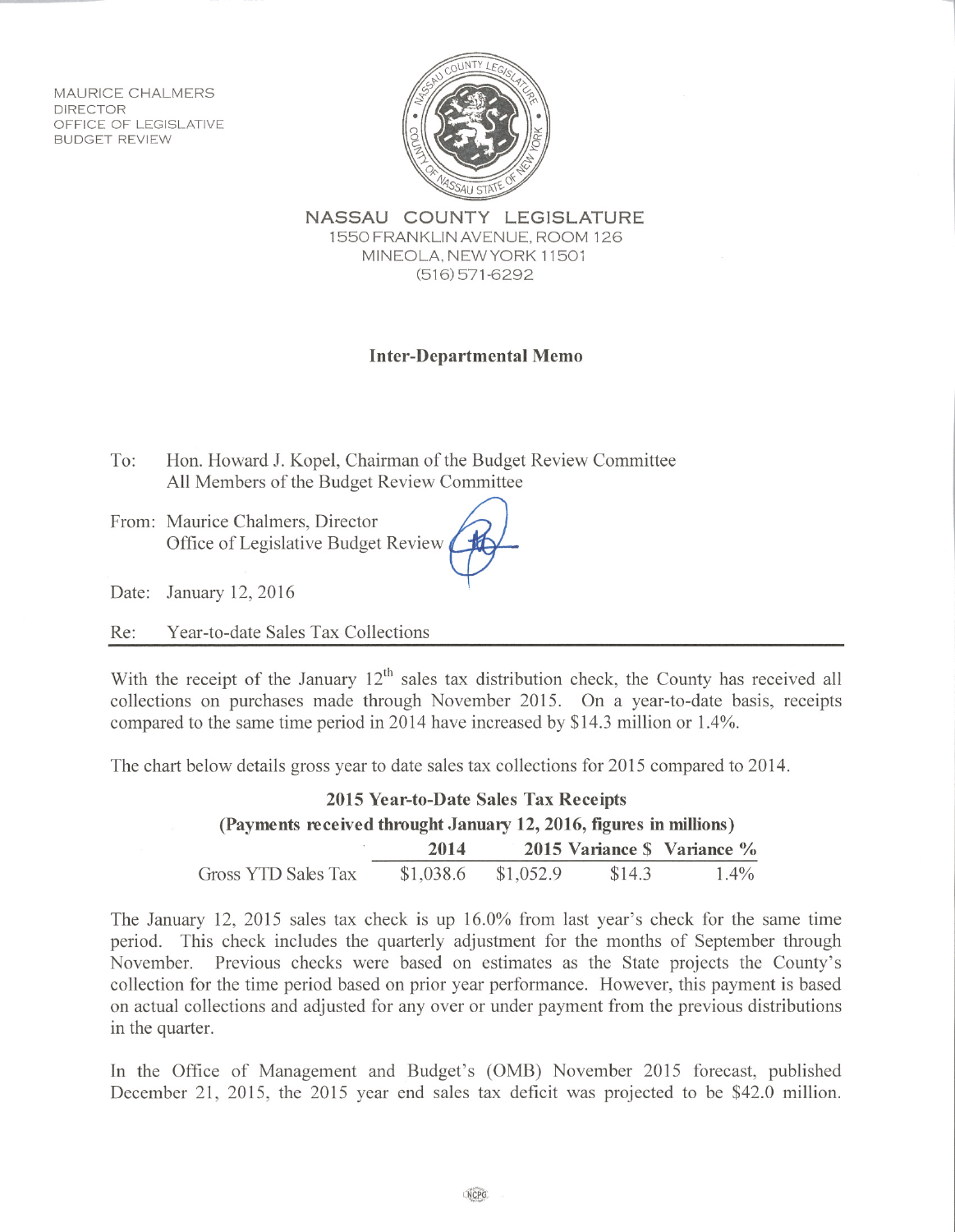However, it appears that the projected sales tax deficit has shrunk which translates into an improved fiscal position by roughly \$4.3 million applying a 1.0% growth rate on the remaining two checks.

Looking forward, continued growth seems achievable given recent positive economic news. In December 2015, the United States added 292,000 jobs. Moreover, estimated job growth for October and November 2015 was revised upwards by  $50,000$ .<sup>1</sup> Contributing to the job growth was a 42.0% annual increase in construction starts in the New York area.<sup>2</sup> The robust job growth resulted in an increase in consumer confidence which caused consumers and businesses to increase their spending and borrow funds. The Conference Board's December 2015 consumer confidence index rose  $3.9$  points to  $96.5$ .<sup>3</sup> Confident consumers increased their borrowing \$14.0 billion in November 2015 according to the Federal Reserve.<sup>4</sup> The consumer borrowing increase yielded an overall 7.9% increase in holiday season sales compared to the prior year according to MasterCard Spending Pulse.<sup>5</sup> Lastly, picking up on the heightened consumer demand, businesses have also increased their borrowing. The Long Island Development Corporation's small business lending was up nearly 40.0% year to date as of December. Moreover, Bank of America's small business loans for companies with \$5.0 million in revenues, were up 18.0% year to date nationwide.<sup>6</sup>

The following chart details the annual sales tax deficit assuming different growth rates for the two remaining checks.

| <b>Forecast Sales Tax Growth and Resultant Annual Impact</b> |                          |  |  |
|--------------------------------------------------------------|--------------------------|--|--|
| <b>Year To Date Growth</b>                                   | <b>Sales Tax Deficit</b> |  |  |
| $0.5\%$                                                      | $(\$38.0)$               |  |  |
| 1.0%                                                         | $(\$37.7)$               |  |  |
| 1.5%                                                         | $(\$37.4)$               |  |  |
| 2.0%                                                         | $(\$37.2)$               |  |  |
| 2.5%                                                         | $(\$36.9)$               |  |  |

Although the County is expected to end with a deficit compared to the budget, the heightened growth has allowed the County to make headways in reducing what was projected to be a higher deficit; which is good news. It should be mentioned that continued sales tax growth in 2015, would make the reduced 2016 sales tax budget more achievable, as less growth is required.

 $\overline{\phantom{a}}$ 

<sup>&</sup>lt;sup>1</sup> The Associated Press, "U.S. Added 292,000 Jobs in December 2015, Jobless Rate Hits 5 Percent", Newsday.com, January 8, 2016.

<sup>&</sup>lt;sup>2</sup> Winzelberg, David, "NY-Area Construction Starts Up 42 Percent in 2015", Long Island Businsess News, January 4, 2015.

<sup>&</sup>lt;sup>3</sup> The Associated Press, "Healthy Job Market Lifts US Consumer Confidence in December", Long Island Business News, December 29, 2015.<br>
<sup>4</sup> The Associated Press, "US Consumer Borrowing Increases \$14.0 Billion in November",<br>
<sup>5</sup> The Associated Press, "Holiday Spending Up 8 Persont: Opline Seles Surge", Long Jelen

<sup>&</sup>lt;sup>5</sup> The Associated Press, "Holiday Spending Up 8 Percent; Online Sales Surge", Long Island Business News, December 28, 2015.

<sup>&</sup>lt;sup>6</sup> Solnik, Claude, "Borrowing is Back as Economy Rebounds", Long Island Business News, December 29, 2015.